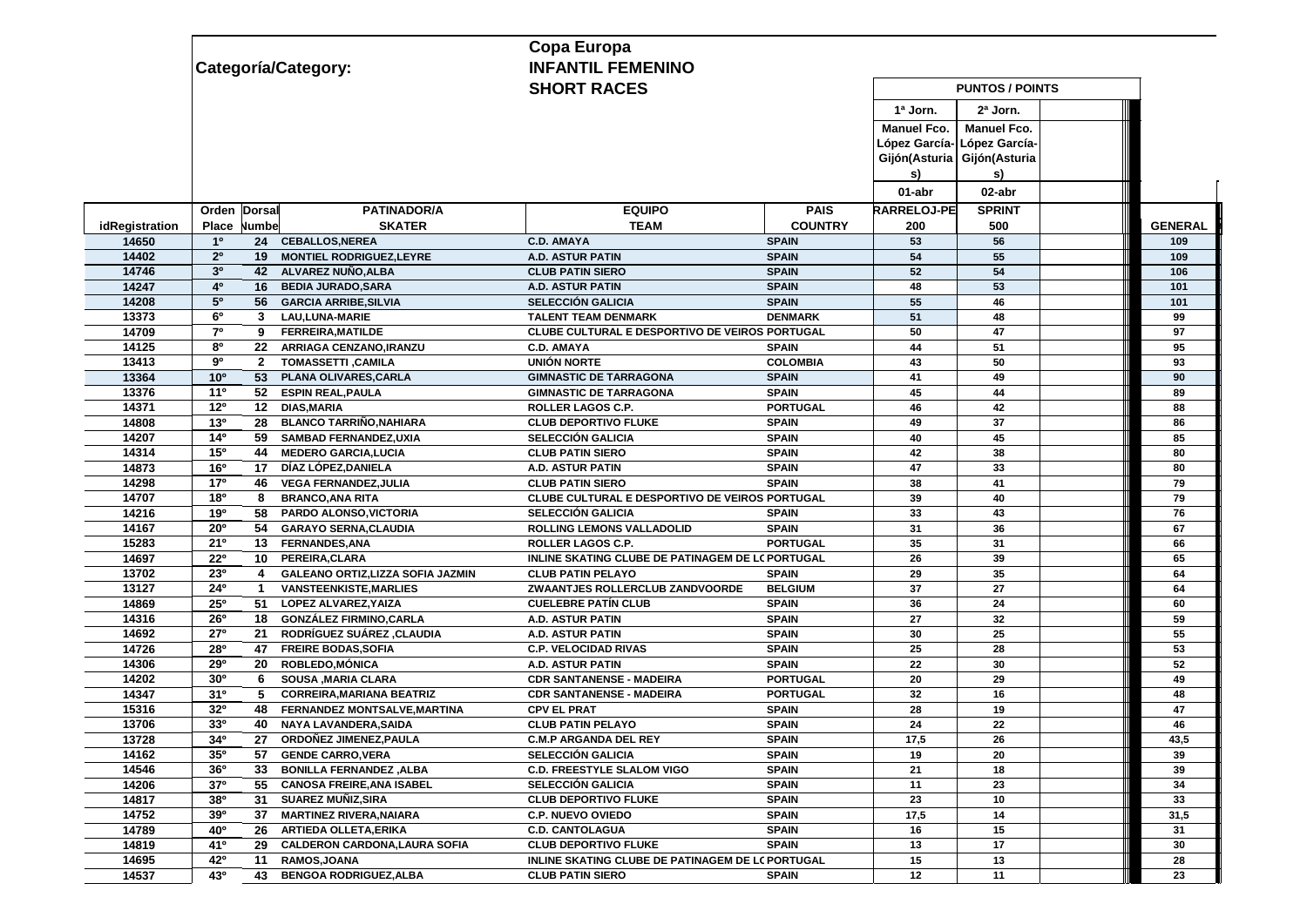|                | Categoría/Category:                                     | Copa Europa<br><b>INFANTIL FEMENINO</b><br><b>SHORT RACES</b> | <b>PUNTOS / POINTS</b> |                                                         |                                                         |  |                          |
|----------------|---------------------------------------------------------|---------------------------------------------------------------|------------------------|---------------------------------------------------------|---------------------------------------------------------|--|--------------------------|
|                |                                                         |                                                               |                        | 1ª Jorn.                                                | 2ª Jorn.                                                |  |                          |
|                |                                                         |                                                               |                        | <b>Manuel Fco.</b><br>Gijón(Asturia Gijón(Asturia<br>s) | <b>Manuel Fco.</b><br>López García- López García-<br>s) |  |                          |
|                |                                                         |                                                               |                        | 01-abr                                                  | 02-abr                                                  |  |                          |
|                | <b>PATINADOR/A</b><br>Orden Dorsal                      | <b>EQUIPO</b>                                                 | <b>PAIS</b>            | <b>RARRELOJ-PE</b>                                      | <b>SPRINT</b>                                           |  |                          |
| idRegistration | <b>SKATER</b><br>Place<br>Numbe                         | <b>TEAM</b>                                                   | <b>COUNTRY</b>         | 200                                                     | 500                                                     |  | <b>GENERAL</b>           |
| 14822          | 44°<br>30<br><b>MENENDEZ RODRIGUEZ, LLARA</b>           | <b>CLUB DEPORTIVO FLUKE</b>                                   | <b>SPAIN</b>           |                                                         | 21                                                      |  | 22                       |
| 14749          | 45°<br>38<br><b>REY COCHO.LUCIA</b>                     | <b>C.P. NUEVO OVIEDO</b>                                      | <b>SPAIN</b>           | 10                                                      | 12                                                      |  | 22                       |
| 13669          | 46°<br><b>FARELO CABRERA, DANIELA</b><br>35             | <b>CLUB EL PATÍN DE ORO MADRID</b>                            | <b>SPAIN</b>           | 14                                                      |                                                         |  | 20                       |
| 14820          | 47°<br><b>VIZAN FERNANDEZ.PAULA</b><br>32               | <b>CLUB DEPORTIVO FLUKE</b>                                   | <b>SPAIN</b>           | 9                                                       | 9                                                       |  | 18                       |
| 14872          | 48 <sup>o</sup><br><b>GARCIA GONZALEZ, AINHOA</b><br>50 | <b>CUELEBRE PATÍN CLUB</b>                                    | <b>SPAIN</b>           | 6                                                       | 8                                                       |  | 14                       |
| 13693          | 49°<br><b>CALZADILLA CANO.MARIA</b><br>34               | <b>CLUB EL PATÍN DE ORO MADRID</b>                            | <b>SPAIN</b>           | 7                                                       | 5                                                       |  | 12                       |
| 14734          | 50°<br><b>FIGUEIRA, MATILDE</b><br>14                   | <b>ROLLER LAGOS C.P.</b>                                      | <b>PORTUGAL</b>        | 8                                                       | 3                                                       |  | 11                       |
| 14886          | <b>MERINO YÁÑEZ, ANDREA</b><br>51°<br>36                | <b>CLUB PATIN BIERZO</b>                                      | <b>SPAIN</b>           | 3                                                       | $\overline{ }$                                          |  | 10                       |
| 14630          | 52°<br>ÁLVAREZ MÉNDEZ.YAIZA<br>41                       | <b>CLUB PATIN SIERO</b>                                       | <b>SPAIN</b>           |                                                         |                                                         |  | 8                        |
| 14388          | 53 <sup>o</sup><br><b>MACHADO.LUNA</b><br>15            | <b>ROLLER LAGOS C.P.</b>                                      | <b>PORTUGAL</b>        | 5                                                       | $\overline{2}$                                          |  | $\overline{\phantom{a}}$ |
| 13704          | 54°<br><b>GARCIA FERNANDEZ, IZIAR</b><br>39             | <b>CLUB PATIN PELAYO</b>                                      | <b>SPAIN</b>           | $\overline{2}$                                          | 1                                                       |  | 3                        |
| 14082          | 55°<br>23<br>AYZAGAR, MAR                               | <b>C.D. AMAYA</b>                                             | <b>SPAIN</b>           |                                                         | 52                                                      |  | 52                       |
| 14068          | 56°<br>ERRANDONEA, UXUE<br>25                           | <b>C.D. AMAYA</b>                                             | <b>SPAIN</b>           |                                                         | 34                                                      |  | 34                       |
| 14297          | $57^\circ$<br>45<br>PORTILLA BALSA, PAULA               | <b>CLUB PATIN SIERO</b>                                       | <b>SPAIN</b>           | 34                                                      |                                                         |  | 34                       |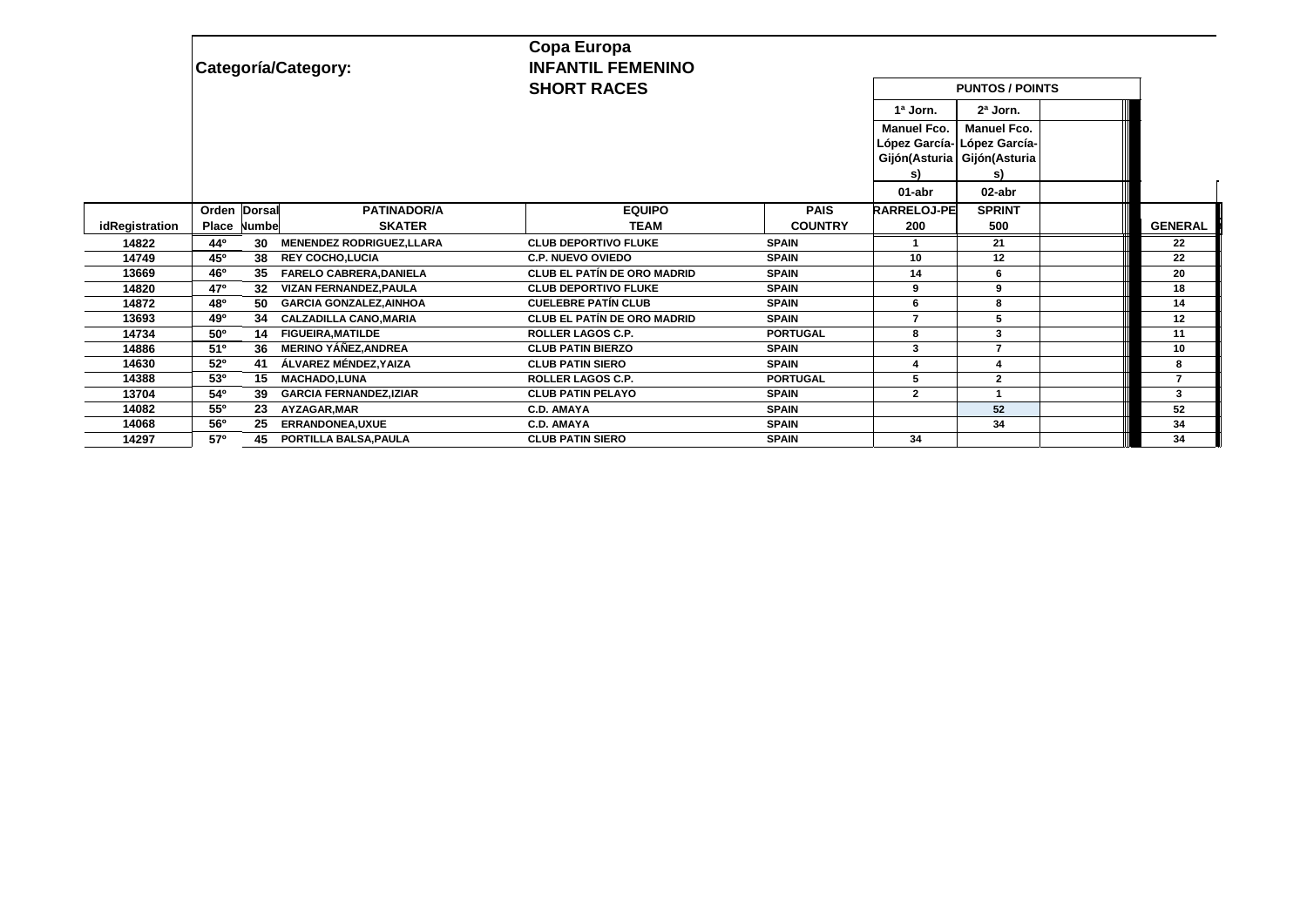|                |                 |                 |                                   | Copa Europa                                                 |                 |                             |                             |                |
|----------------|-----------------|-----------------|-----------------------------------|-------------------------------------------------------------|-----------------|-----------------------------|-----------------------------|----------------|
|                |                 |                 | Categoría/Category:               | <b>INFANTIL FEMENINO</b>                                    |                 |                             |                             |                |
|                |                 |                 |                                   | <b>LONG RACES</b>                                           |                 |                             | <b>PUNTOS / POINTS</b>      |                |
|                |                 |                 |                                   |                                                             |                 | 1ª Jorn.                    | 3ª Jorn.                    |                |
|                |                 |                 |                                   |                                                             |                 | <b>Manuel Fco.</b>          | <b>Manuel Fco.</b>          |                |
|                |                 |                 |                                   |                                                             |                 |                             | López García- López García- |                |
|                |                 |                 |                                   |                                                             |                 | Gijón(Asturia Gijón(Asturia |                             |                |
|                |                 |                 |                                   |                                                             |                 | s)                          | s)                          |                |
|                |                 |                 |                                   |                                                             |                 | 01-abr                      | 02-abr                      |                |
|                | Orden Dorsal    |                 | <b>PATINADOR/A</b>                | <b>EQUIPO</b>                                               | <b>PAIS</b>     | <b>ELIMINACION</b>          | <b>PUNTOS</b>               |                |
| idRegistration | Place           | Numbe           | <b>SKATER</b>                     | <b>TEAM</b>                                                 | <b>COUNTRY</b>  | 5000                        | 3000                        | <b>GENERAL</b> |
| 14402          | 1 <sup>0</sup>  |                 | 19 MONTIEL RODRIGUEZ, LEYRE       | <b>A.D. ASTUR PATIN</b>                                     | <b>SPAIN</b>    | 55                          | 55                          | 110            |
| 13364          | 2 <sup>o</sup>  | 53              | PLANA OLIVARES, CARLA             | <b>GIMNASTIC DE TARRAGONA</b>                               | <b>SPAIN</b>    | 54                          | 54                          | 108            |
| 13373          | 3 <sup>0</sup>  | $3^{\circ}$     | <b>LAU, LUNA-MARIE</b>            | <b>TALENT TEAM DENMARK</b>                                  | <b>DENMARK</b>  | 52                          | 51                          | 103            |
| 14650          | 4 <sup>0</sup>  | 24              | <b>CEBALLOS, NEREA</b>            | <b>C.D. AMAYA</b>                                           | <b>SPAIN</b>    | 49                          | 53                          | 102            |
| 14207          | 50              | 59              | <b>SAMBAD FERNANDEZ, UXIA</b>     | <b>SELECCIÓN GALICIA</b>                                    | <b>SPAIN</b>    | 51                          | 50                          | 101            |
| 13376          | 6 <sup>o</sup>  | 52              | <b>ESPIN REAL, PAULA</b>          | <b>GIMNASTIC DE TARRAGONA</b>                               | <b>SPAIN</b>    | 50                          | 47                          | 97             |
| 14314          | $7^\circ$       | 44              | <b>MEDERO GARCIA, LUCIA</b>       | <b>CLUB PATIN SIERO</b>                                     | <b>SPAIN</b>    | 43                          | 49                          | 92             |
| 14697          | 80              | 10 <sup>1</sup> | PEREIRA, CLARA                    | INLINE SKATING CLUBE DE PATINAGEM DE LC PORTUGAL            |                 | 48                          | 43                          | 91             |
| 14247          | 9 <sup>o</sup>  | 16              | <b>BEDIA JURADO, SARA</b>         | A.D. ASTUR PATIN                                            | <b>SPAIN</b>    | 53                          | 37                          | 90             |
| 14746          | 10 <sup>o</sup> | 42              | ALVAREZ NUÑO, ALBA                | <b>CLUB PATIN SIERO</b>                                     | <b>SPAIN</b>    | 37                          | 52                          | 89             |
| 14873          | 11 <sup>0</sup> | 17              | DÍAZ LÓPEZ, DANIELA               | <b>A.D. ASTUR PATIN</b>                                     | <b>SPAIN</b>    | 40                          | 48                          | 88             |
| 14202          | 12 <sup>o</sup> | 6.              | <b>SOUSA , MARIA CLARA</b>        | <b>CDR SANTANENSE - MADEIRA</b>                             | <b>PORTUGAL</b> | 46                          | 41                          | 87             |
| 14167          | 13 <sup>0</sup> | 54              | <b>GARAYO SERNA, CLAUDIA</b>      | <b>ROLLING LEMONS VALLADOLID</b>                            | <b>SPAIN</b>    | 47                          | 39                          | 86             |
| 14208          | 14 <sup>0</sup> | 56              | <b>GARCIA ARRIBE, SILVIA</b>      | <b>SELECCIÓN GALICIA</b>                                    | <b>SPAIN</b>    | 41                          | 42                          | 83             |
| 15283          | 15°             | 13              | <b>FERNANDES, ANA</b>             | ROLLER LAGOS C.P.                                           | <b>PORTUGAL</b> | 37                          | 45                          | 82             |
| 13728          | 16 <sup>o</sup> | 27              | ORDOÑEZ JIMENEZ, PAULA            | <b>C.M.P ARGANDA DEL REY</b>                                | <b>SPAIN</b>    | 37                          | 44                          | 81             |
| 14709          | 17 <sup>o</sup> | 9               | <b>FERREIRA, MATILDE</b>          | CLUBE CULTURAL E DESPORTIVO DE VEIROS PORTUGAL              |                 | 45                          | 33                          | 78             |
| 13413          | 18 <sup>o</sup> | $\overline{2}$  | <b>TOMASSETTI, CAMILA</b>         | <b>UNIÓN NORTE</b>                                          | <b>COLOMBIA</b> | 42                          | 35                          | 77             |
| 15316          | 19°             | 48              | FERNANDEZ MONTSALVE, MARTINA      | <b>CPV EL PRAT</b>                                          | <b>SPAIN</b>    | 37                          | 38                          | 75             |
| 14125          | <b>20°</b>      | 22              | ARRIAGA CENZANO, IRANZU           | <b>C.D. AMAYA</b>                                           | <b>SPAIN</b>    | 28,5                        | 46                          | 74,5           |
| 14298          | 21°             | 46              | <b>VEGA FERNANDEZ, JULIA</b>      | <b>CLUB PATIN SIERO</b>                                     | <b>SPAIN</b>    | 30,5                        | 40                          | 70,5           |
| 14707          | 22º             | 8               | <b>BRANCO, ANA RITA</b>           | CLUBE CULTURAL E DESPORTIVO DE VEIROS PORTUGAL              |                 | 33                          | 36                          | 69             |
| 14371          | 23 <sup>0</sup> | 12              | <b>DIAS, MARIA</b>                | ROLLER LAGOS C.P.                                           | <b>PORTUGAL</b> | 34                          | 32                          | 66             |
| 14546          | 24°             | 33 <sup>°</sup> | <b>BONILLA FERNANDEZ, ALBA</b>    | <b>C.D. FREESTYLE SLALOM VIGO</b>                           | <b>SPAIN</b>    | 26,5                        | 31                          | 57,5           |
| 14162          | 25°             | 57              | <b>GENDE CARRO, VERA</b>          | <b>SELECCIÓN GALICIA</b>                                    | <b>SPAIN</b>    | 30,5                        | 27                          | 57,5           |
| 14808          | $26^{\circ}$    | 28              | <b>BLANCO TARRIÑO, NAHIARA</b>    | <b>CLUB DEPORTIVO FLUKE</b>                                 | <b>SPAIN</b>    | 44                          | 13,5                        | 57,5           |
| 14316          | 27°             | 18              | <b>GONZÁLEZ FIRMINO, CARLA</b>    | A.D. ASTUR PATIN                                            | <b>SPAIN</b>    | 24,5                        | 29                          | 53,5           |
| 13706          | 28°             | 40              | <b>NAYA LAVANDERA.SAIDA</b>       | <b>CLUB PATIN PELAYO</b>                                    | <b>SPAIN</b>    | 28,5                        | 23,5                        | 52             |
| 14216          | 29°             | 58              | PARDO ALONSO, VICTORIA            | SELECCIÓN GALICIA                                           | <b>SPAIN</b>    | 32                          | 17,5                        | 49,5           |
| 14306          | 30 <sup>o</sup> | 20              | <b>ROBLEDO, MÓNICA</b>            | <b>A.D. ASTUR PATIN</b>                                     | <b>SPAIN</b>    | 22,5                        | 25,5                        | 48             |
| 14692          | 31 <sup>0</sup> | 21              | <b>RODRIGUEZ SUAREZ ,CLAUDIA</b>  | A.D. ASTUR PATIN                                            | <b>SPAIN</b>    | 26,5                        | 21,5                        | 48             |
| 14537          | 32 <sup>0</sup> | 43              | <b>BENGOA RODRIGUEZ, ALBA</b>     | <b>CLUB PATIN SIERO</b>                                     | <b>SPAIN</b>    | 22,5                        | 23,5                        | 46             |
| 14789          | 330             | 26              | ARTIEDA OLLETA, ERIKA             | <b>C.D. CANTOLAGUA</b>                                      | <b>SPAIN</b>    | 12,5                        | 28                          | 40,5           |
|                | $34^{\circ}$    | 47              | <b>FREIRE BODAS,SOFIA</b>         | <b>C.P. VELOCIDAD RIVAS</b>                                 | <b>SPAIN</b>    | 18,5                        | 21,5                        | 40             |
| 14726<br>13702 | 35 <sup>o</sup> | 4               | GALEANO ORTIZ, LIZZA SOFIA JAZMIN | <b>CLUB PATIN PELAYO</b>                                    | <b>SPAIN</b>    | 20,5                        | 19,5                        | 40             |
| 14206          | 36 <sup>o</sup> | 55              | <b>CANOSA FREIRE, ANA ISABEL</b>  | <b>SELECCIÓN GALICIA</b>                                    | <b>SPAIN</b>    | 24,5                        | 15,5                        | 40             |
| 14869          | 37 <sup>o</sup> |                 | 51 LOPEZ ALVAREZ, YAIZA           | <b>CUELEBRE PATÍN CLUB</b>                                  | <b>SPAIN</b>    | 10,5                        | 25,5                        | 36             |
| 13669          | 380             |                 | 35 FARELO CABRERA, DANIELA        | <b>CLUB EL PATÍN DE ORO MADRID</b>                          | <b>SPAIN</b>    | 10,5                        | 19,5                        | 30             |
| 14752          | 390             | 37              | <b>MARTINEZ RIVERA, NAIARA</b>    | <b>C.P. NUEVO OVIEDO</b>                                    | <b>SPAIN</b>    | 12,5                        | 17,5                        | 30             |
| 14695          | 40°             | 11              | <b>RAMOS, JOANA</b>               | INLINE SKATING CLUBE DE PATINAGEM DE LC PORTUGAL            |                 | 16,5                        | 13,5                        | 30             |
| 14886          | 410             | 36              | MERINO YÁÑEZ,ANDREA               | <b>CLUB PATIN BIERZO</b>                                    | <b>SPAIN</b>    |                             | 9,5                         | 30             |
| 14347          | 42°             | 5               | <b>CORREIRA, MARIANA BEATRIZ</b>  |                                                             | <b>PORTUGAL</b> | 20,5                        | 11,5                        |                |
| 14749          | 43°             | 38              | <b>REY COCHO.LUCIA</b>            | <b>CDR SANTANENSE - MADEIRA</b><br><b>C.P. NUEVO OVIEDO</b> | <b>SPAIN</b>    | 16,5<br>14,5                | 11,5                        | 28<br>26       |
|                |                 |                 |                                   |                                                             |                 |                             |                             |                |